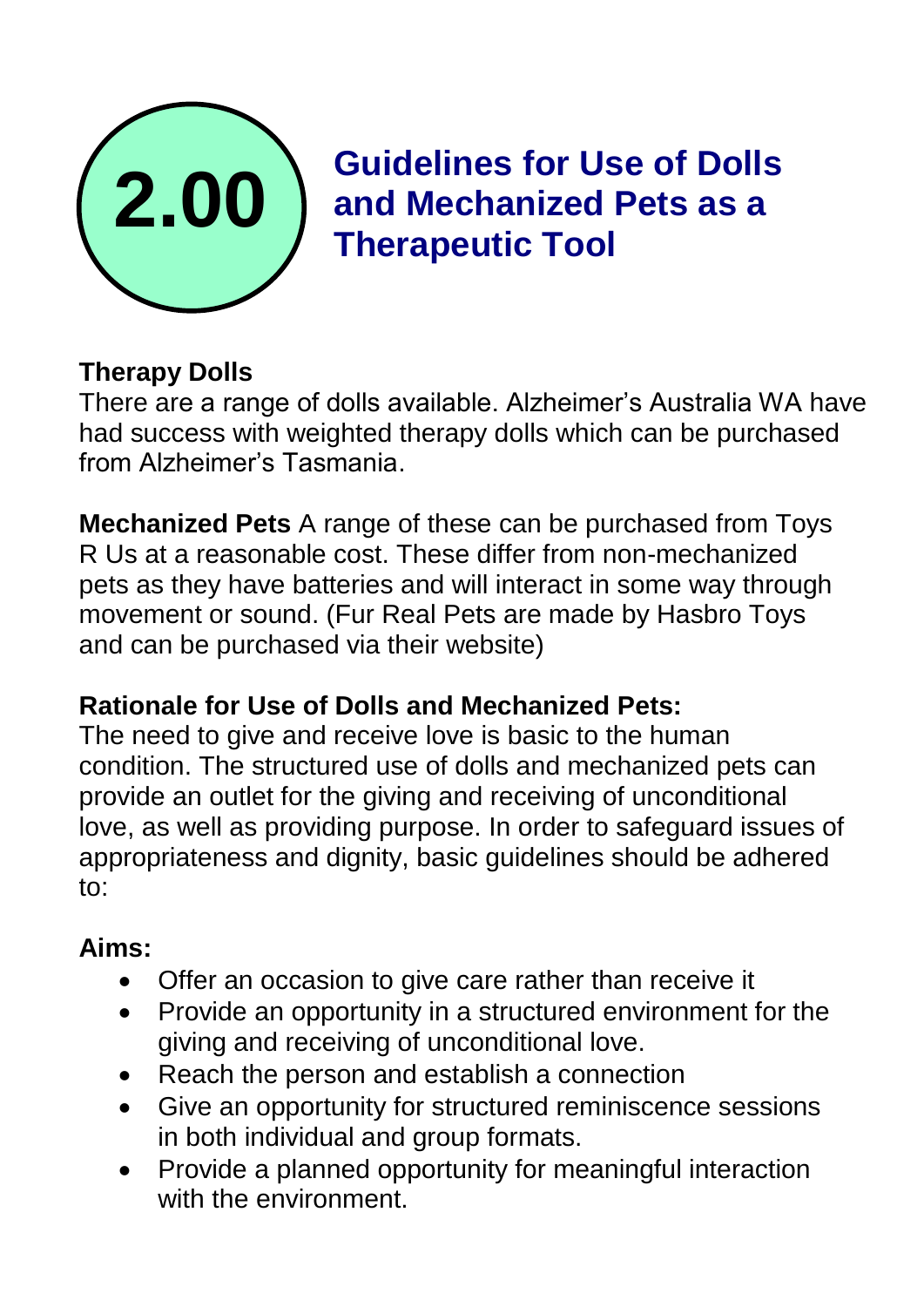- With individually assessed residents to provide a tool to assist in the alleviation of changing behaviours which may include agitation, anxiety, or low mood.
- Give an opportunity for people to engage in an activity which reflects their past roles

### **Outcomes:**

Through structured interaction with these therapeutic tools we aim for the resident to:

- Experience an increased sense of well being
- Experience an alternative way of interacting positively with the surrounding environment.
- Experience increased meaningful interaction both with other residents and with staff
- Experience relief from the negative effects of such feelings as agitation and anxiety

# **Prior to Using the Doll / Pet:**

- When considering the use of a doll or pet as a therapeutic tool, reflect on the type of activity this person may respond to. Remember that staff should not rely on dolls or mechanized pets as the only source of activity for the person.
- Be aware of the resident's parental history and any traumatic events they may have experienced. For example a woman who has a history of miscarriage and was unable to have her own children may not find the use of a doll at all comforting.
- Investigate the types of pets owned by the resident, personal preferences right down to the colour of previous pets in order to make the most appropriate choice.
- Be aware that whilst there is much positive research regarding doll therapy, there have also been reports of negative feedback. Like any treatment/procedure it is not always suitable for everyone.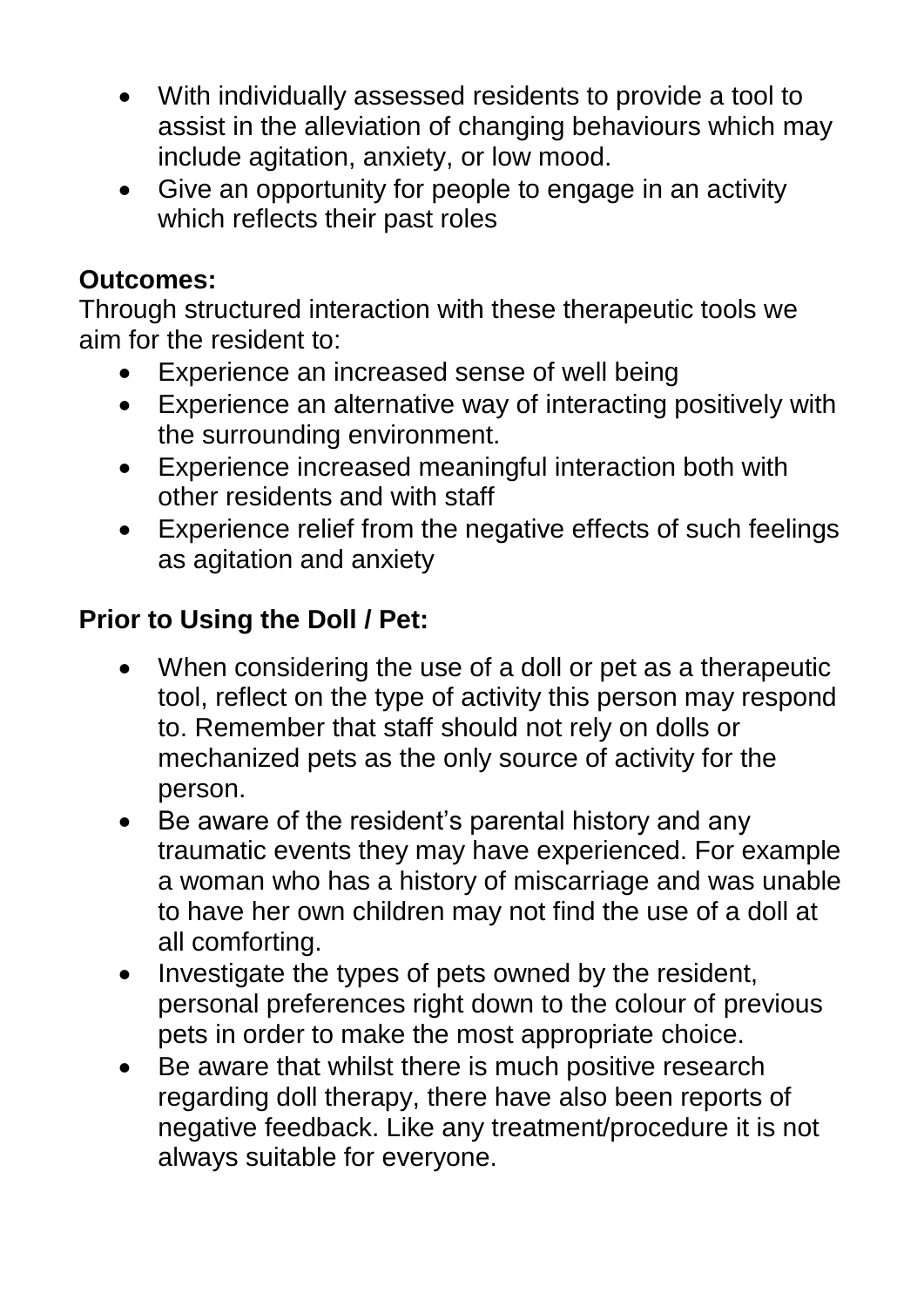- In choosing the most appropriate doll or pet, try to select the most realistic one that is affordable. As a general rule, dolls with soft bodies but hard hands feet and heads offer a more realistic 'feel" than those which are solid plastic throughout. Choose dolls and pets that reflect the expected size.
- Ensure that the doll remains appropriately clothed for its role. A doll that is presented in a half naked manner shows little respect for both the reality of the resident and the programme that you are trying to run.
- Be aware of culturally specific practices in relation to child care or the roles of animals in domestic settings.

### **Introducing the Doll / Pet:**

- Carry the doll/ pet into the room appropriately, ie: not upside down by the leg but safely cradled, this gives the resident the chance to choose between reality and fantasy.
- Do not coerce the resident to hold the doll/ pet but wait for them to acknowledge its existence and invite them to hold it if they show interest.
- Let them show you whether they enjoy interacting with a therapy doll or mechanized pet. This response may come in the form of a smile, the loving tone that they use to speak to the doll etc.
- The issue of "is it real?" may arise. Do not assume the resident knows whether they are real or not but wait for a sign from the resident themselves. If asked specifically if it is real, a response may be "its whatever you want it to be"
- Present the doll or mechanized pet in such a way that it is up to the person with dementia to decide whether it is a baby or doll/ mechanized pet or fur animal.
- If the resident recognizes the doll as a doll, don't deny itexplore how lifelike it is and use it as an alternative form of reminiscence.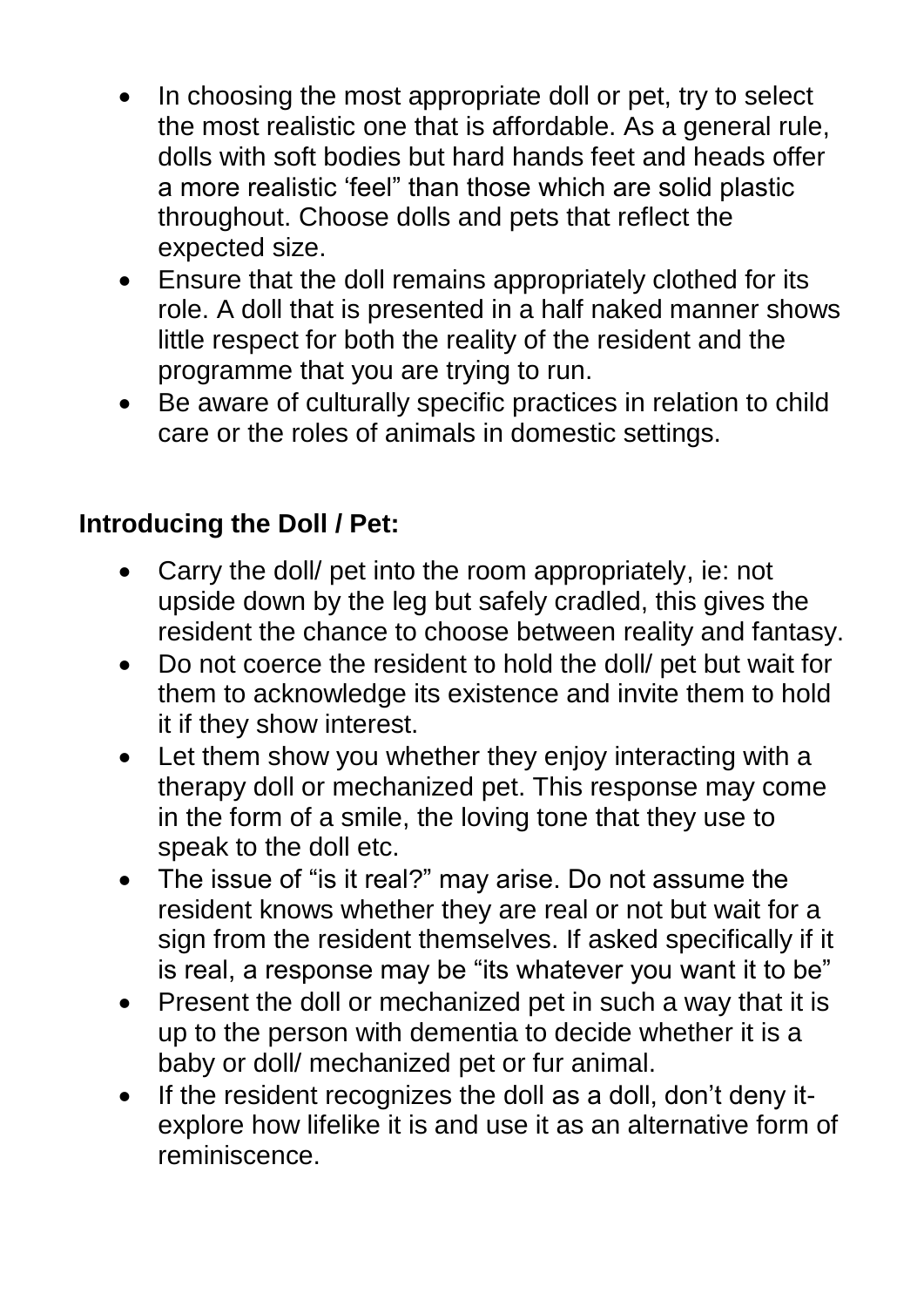- Regardless of whether the resident considers the doll/mechanized pet as real or not, it is still essential that the doll/mechanized pet is treated with dignity and respect at all times. This also applies to storage, so that residents do not enter an activity area to find a doll draped on the table in such a manner as to possibly trigger a rescue response towards the perceived danger the doll is in.
- Observe the residents reaction and intervene if you feel they are made uncomfortable or agitated by it. By just removing the doll and sitting with it yourself whilst continuing the conversation it may be enough to relieve anxious feelings of someone who may feel they are meant to "care for" the doll/mechanized pet.

# **The session**

- The Occupational therapist should assess whether doll or mechanized pet therapy is a suitable intervention by monitoring the person's response throughout and this should be documented on the care plan.
- Follow the resident's stream of thoughts as conversation prompts during the session, and try to put some structure to the conversation. ie talking about their own children when they were babies or discussing animals they have owned.
- During the session, the baby/mechanized pet may acquire a name. This information should be recorded on the residents care plan.
- On completion of the session, thank the resident for their time and care and say you will take the doll/mechanized pet back to their crib/home etc

### **Family Perspective**

 When introducing a doll or mechanized animal, it is important to take into account the family's viewpoint as well as the person with dementia. The family may respond to the use of a doll or toys with understandable disgust as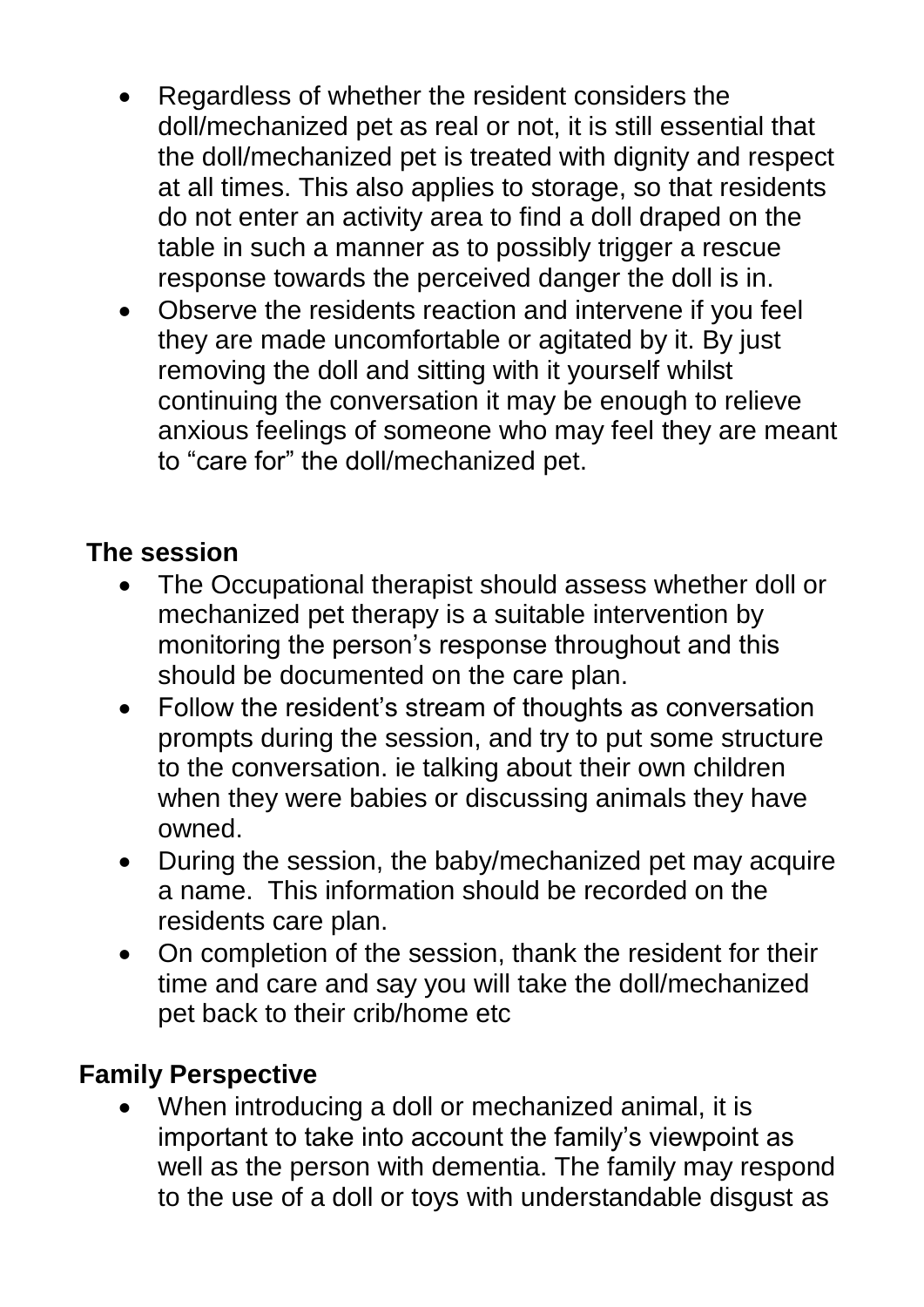they may have known the person with dementia as someone who would never have been seen with handling a doll in this manner.

- Most family members once they have seen the benefits of their loved one caring for dolls and toys will accept and embrace the concept.
- There will be occasions when the family may remain unsupportive of this type of therapy and it is recommended that you discuss the benefits with them and explain the reasons why this type of therapy was chosen.

### **Staff Members Involvement**

- The staff member must be very clear about the intention and use of dolls or mechanized pets as a therapeutic aid.
- Therapeutic decisions should always be made with the intention of maintaining the resident's dignity and not to demean or humour them.

### **Notes on caring for your doll or pet:**

- "Fur Real" pets operate on A4 batteries. It is important to have spares readily available so that mechanized pet performs as expected at all times.
- Depending on whether the mechanized pet is owned individually or by the facility the location of the spare batteries may vary. One useful tool is to purchase sets of rechargeable batteries and a recharger, ensuring that charged batteries are always available.
- If using rechargeable batteries ensure they are the only type of battery in use. Do not mix rechargeable batteries with standard batteries.
- Always read the instructions that come with mechanized pets for the specifics of each animal. Sample instructions are included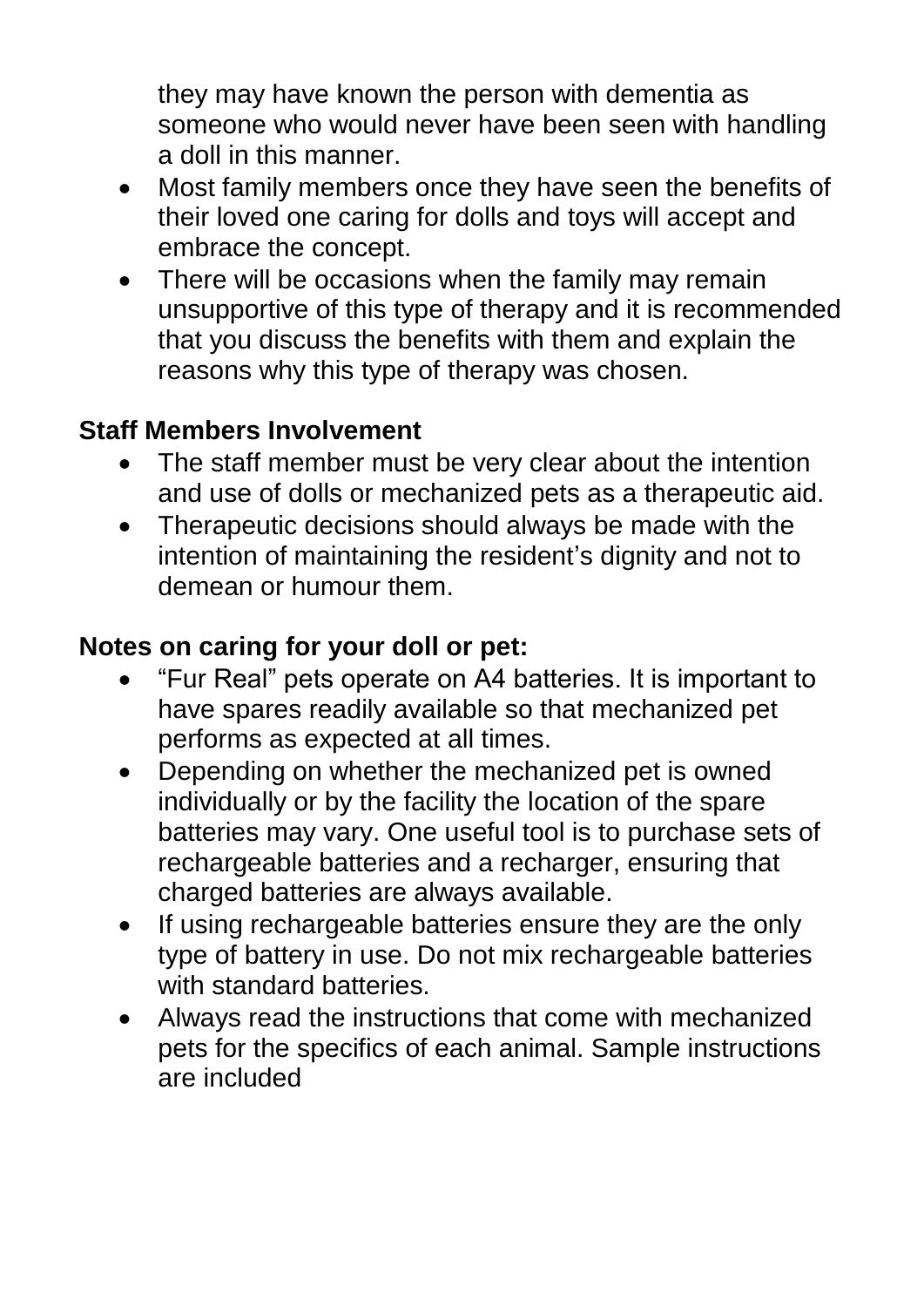- General cleaning instructions of mechanized toys:
	- o *do not put in the washing machine*
	- o *do not submerge in water*
	- o *do not get wet except with a damp cloth on the fur/material*
	- o *to prevent staining the fur/material, wipe dirt off immediately*
	- o *If the animal/doll gets wet, remove the batteries and dry the fur/material*
	- o *Once completely dry replace the batteries*
	- o *Do not use detergent or stain removers on fur*

### **Care Planning**

- Once it is established how best the doll/pet works for the person with dementia ensure all strategies are recorded in a care plan to ensure consistency of use by all staff.
- A sample of a care plan is attached.
- Consider monitoring response to the doll/mechanized pet on a behaviour chart to record response and its influence on well being over time.

For further information please contact DBMAS: Dementia Behaviour Management Advisory Service Tel: 1800 699 799

**Alzheimer's Australia WA. Tel (08) 9388 2800**